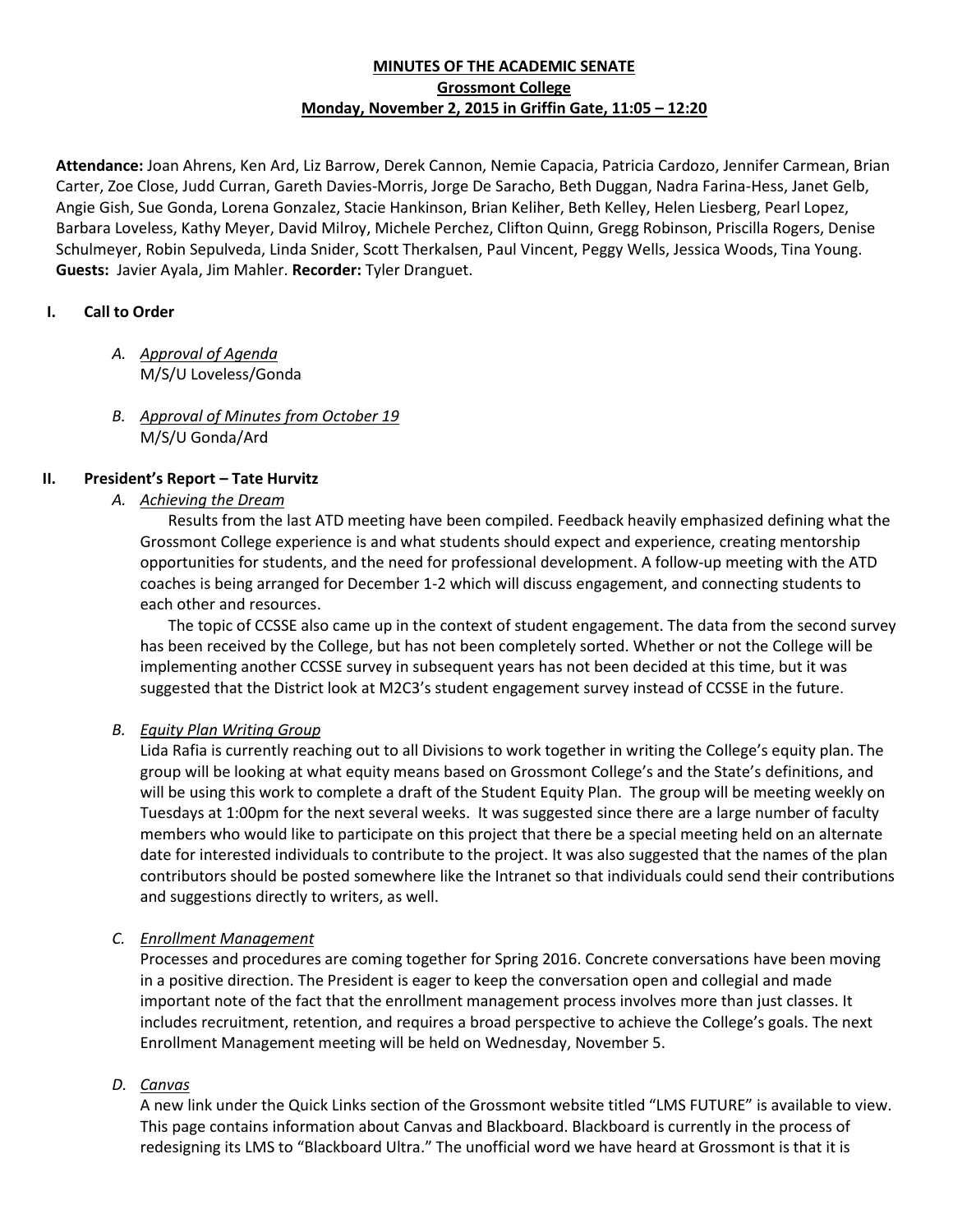designed to be more "Canvas-like." There will be a regional presentation held on November 6 in Room 53- 555B from 10:00 to 1:30pm on the new features of Blackboard Ultra. It should be noted that the Ultra version of Blackboard does not yet exist, but that they are in the design process. On November 23 from 11:00 to 12:30pm there will be another event hosted by Canvas for individuals to explore and ask questions about this LMS. A Blackboard and Canvas comparison sheet is currently available on the LMS FUTURE webpage as well as a self-paced, guided tutorial and test site for individuals interested in experimenting with Canvas.

#### *E. L.E.A.D. Center*

There has been continued discussion in multiple shared governance committees on campus regarding the L.E.A.D. Center. In general, it has been meeting with very positive responses. Along with this positive response, there have been some concerns and suggestions raised by faculty and administrators. The plans have been morphing in response to feedback and previous concerns have been addressed. We have confirmed that there will be no duplication of counseling services in the L.E.A.D. center and have also confirmed that it will not require movement of any counseling faculty currently housed in general counseling. Concerns about equity measures have also been addressed with discussions about tracking who comes into the Center and what information they ask about on each visit. The mechanism for tracking these visits is still under discussion. A location for the L.E.A.D. Center has not been discussed yet.

#### **III. Information Items**

## *A. Email Upgrade – Steve Abat*

District I.S. will begin upgrading and migrating individuals' emails to Office 365 in November. A districtwide email will be going out this week to notify the campus of the upgrade. A follow-up email will also be going out to notify individuals when their emails will be migrated along with instructions to update synchronization with personal devices such as smart phones and tablets. Anyone who experiences technical difficulties as a result of the migration should contact the campus Help Desk. It is important to note that Office 365 is not the same as Microsoft Office Suite 2013. Microsoft Office Suite can be downloaded at any time from the GCCCD website by typing "Office Software" into the GCCCD search box.

## *B. Compressed Calendar – Judd Curran*

The current academic calendar is eighteen weeks which includes sixteen weeks of instruction, one week of final exams, and one week of professional development. The existing research on compressed calendar formats, as well as local investigation, suggest the following potential benefits:

- **·** Increased student retention and success;
- The elimination of mismatched schedules with other local community colleges and SDSU (which is better for students and adjunct faculty);
- A slightly shorter semester which is preferred by students;
- A minimization of FTES loss with less-than-optimal class scheduling; and
- A greater buffer would exist between the Fall, Intersession, Spring, and Summer sessions. This would allow for a longer intersession and more scheduling flexibility in summer.

Some of the drawbacks associated with moving to a compressed calendar include:

- The need for course lesson plans to be adjusted to fit a new schedule;
- Schedules would need to be adjusted for science and performance lab courses;
- **•** Programs required by accreditation to meet for a greater number of hours than a compressed schedule may provide would have to run on a modified schedule (i.e. Nursing); and
- A two to three year process would be required to develop a compressed schedule that would meet the needs of GCCCD – a district-wide development process.

San Diego City College District's compressed calendar schedule does not have a dedicated finals week. Instead, final exams are taken on the last day(s) of classes. Professional development takes place over three days in the Fall and two days in the Spring, but professional development projects are available for faculty throughout the semester.